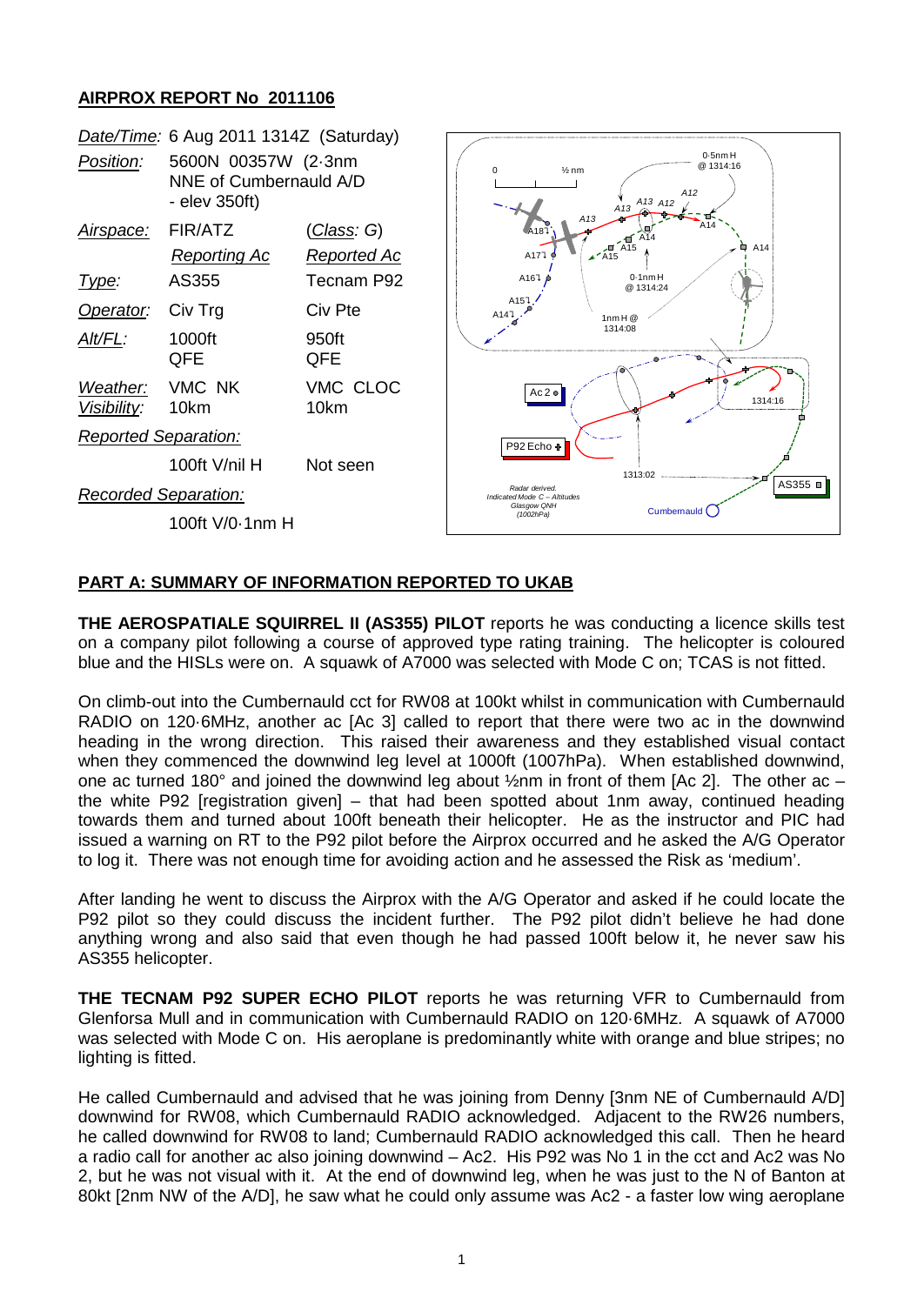- about 200ft to his L and about 50ft higher as it overtook him. He presumed that his P92 had not been seen by the pilot under his R wing; he also heard a downwind call on RT from a third ac – Ac3. [UKAB Note (1) Ac2 – that is presumed to be the Cherokee referred to later in the ATSI report - is shown on the radar recording to L of the P92 only at the start of the first downwind leg at about 1·5nm N of the A/D at 1310:49. Ac2 is above the P92 as Ac2 overtakes and crosses ahead from L – R descending to 1200ft ALT.]

While considering his reaction, Cumbernauld RADIO advised of a possible conflict. He transmitted that he was entering a R orbit to allow Ac2 and Ac3 to clear, so he flew a long elliptical RH orbit on a heading of 080° to rejoin the cct downwind for RW08; Ac3 was not seen. [UKAB Note (2): Ac3 passed abeam to starboard of the P92 just after 1313:02, heading downwind but with no Mode C displayed.] He then heard an RT call from the AS355 pilot reporting an Airprox as he rejoined downwind and landed.

Later he spoke to the A/G Operator and went to see the pilot of the AS355 pilot – to whom he explained his decision and actions and that his P92's flight path was outside the cct. However, the AS355 pilot claimed that his P92 was flying in the opposite direction to cct traffic within the cct area about 150ft from the AS355. Since he did not see the AS355 at all he cannot disagree. The AS355 pilot said to him that he would not progress the Airprox report so he apologised and thanked the AS355 pilot.

He then sought advice from his previous instructor as to what might have been a better course of action. He accepts that a better decision might have been to make a circular orbit and rejoin on base leg, but he wasn't sure where Ac3 would be when he completed his orbit. He thought his elliptical orbit was outside the cct well clear of normal downwind traffic, but the AS355 pilot disagreed.

He should have alerted the No 2 - Ac2 - to his presence, let him go in ahead as No 1 and extended his downwind leg to give him space, but he was concerned about Ac 3 [which ultimately joined ahead]. Orbiting back to downwind might have been OK if he had gone a mile further to the N. A valuable lesson learned he opined.

**ATSI** reports that Cumbernauld A/D is situated within Class G airspace. The Aerodrome Traffic Zone (ATZ) is a circle radius 2nm centred on the midpoint of RW08/26, extending from the surface to 2000ft above the aerodrome elevation of 350ft. An Air/Ground Communication Service (AGCS) is provided.

The AS355 crew departed for a local training flight to the N of Cumbernauld at 1235. About 20min later, when the helicopter was 3nm N of the A/D, the crew made a Practice PAN call, requesting to return for landing on the N side grass to RW08. After returning, the AS355 entered the LH cct for RW08 northern grass.

At 1306, the P92 pilot reported inbound from the E by the Falkirk Wheel (situated about 5nm E of the A/D), at 1800ft for a left hand cct to RW08. Shortly afterwards, the AS355 reported downwind for the northern grass. Approximately 2min later, the P92 pilot reported downwind for RW08 and this was followed by a late downwind call at 1311. The A/G Operator asked the P92 pilot if he was on a left base-leg. The P92 pilot reported over Banton (2nm NW of the A/D), turning base [but did not appear to do so]. The next RT call was from the AS355 crew, who reported going around.

In addition to the P92, a Cherokee [Ac2] had also reported downwind for RW08. The A/G Operator noticed that these two ac were potentially in conflict and warned both pilots accordingly. They both opted to make a right hand orbit. [This resulted in them turning R onto a reciprocal heading parallel to the downwind leg.] Whilst they were turning onto a reciprocal heading, another flight [Ac3] that was joining downwind reported sighting traffic below flying in the other direction. The A/G Operator confirmed there were two aircraft flying E - the P92 and the Cherokee [Ac2]. The pilot of the AS355 later commented in his written report that 'this raised awareness and we established visual contact when we commenced the downwind leg'.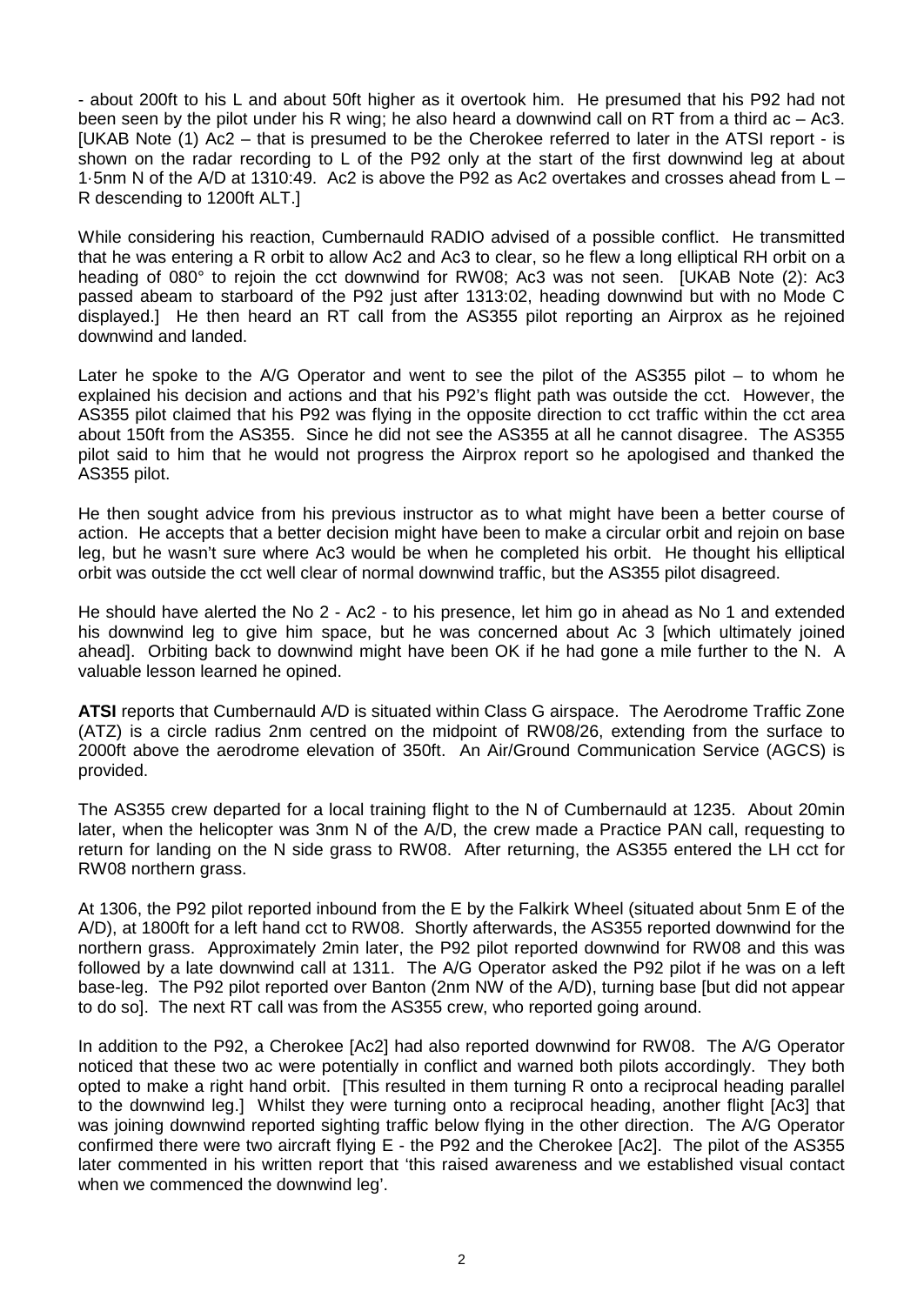The Cherokee pilot subsequently reported downwind. The P92 reported at the 'water features' turning downwind. (ATSI Note: The 'water features' are a reservoir and pond situated NE of the airport at the start of the downwind leg for RW08.) The pilot of the AS355 transmitted, *"that's not awfully clever"* and he would consider filing an Airprox. He later reported that an ac [Ac2 - the Cherokee] joined the downwind leg approximately 0·5nm in front of him. He added that the P92 'continued heading towards us and turned underneath us at approx 100ft below'. The radar photographs of the incident show two aircraft, both squawking A7000 and assessed to be the subject flights, on conflicting tracks.

[UKAB Note (3): The SAC (Prestwick) System recording shows Ac 2 turning R onto a downwind heading for RW08 from its orbit at 1314:08, descending through 1800ft QNH and turning astern of the P92 as the latter tracks easterly at 1300ft QNH. The AS355 is shown at this point in a L turn onto a downwind heading level at 1400ft QNH at a range of 1nm. Just before the AS355 steadies downwind indicating 1400ft QNH, the P92 commences a gentle R turn, still 100ft below the helicopter that has closed to a range of 0·5nm. The AS355 and P92 pass 'starboard to starboard' 0·1nm abeam one another at 1314:24 with 100ft vertical separation. Subsequently the AS355 climbs to 1500ft QNH, and follows Ac2 downwind whilst the P92 descends marginally to 1200ft and turns R onto the downwind leg astern of the AS355.]

CAP 413 (The Radiotelephony Manual), Chapter 4, Page 32, states:

'An AGCS radio station operator is not necessarily able to view any part of the aerodrome or surrounding airspace. Traffic information provided by an AGCS radio station operator is therefore based primarily on reports made by other pilots. Information provided by an AGCS radio station operator may be used to assist a pilot in making decisions, however, the safe conduct of the flight remains the pilot's responsibility'.

## **PART B: SUMMARY OF THE BOARD'S DISCUSSIONS**

Information available included reports from the pilots of both ac, RT and radar video recordings and a report from the appropriate ATC authority.

At aerodromes such as Cumbernauld where an aerodrome control service is not provided, pilot Members were keen to emphasise that keeping everything standard was a great advantage, particularly for those with limited experience to fall back on. By joining the cct downwind the P92 pilot had not allowed himself sufficient opportunity to establish what was happening within the cct and pilot Members articulated the advantages of an overhead join in this respect. The 'standard' overhead join enables pilots to fly safely above other cct traffic until they have spotted all the ac already in the cct, including here the AS355, and gives the joining pilot time and space to integrate his ac into the pattern so formed safely, before descending to cct height. Three ac had all joined the RW08 LH cct downwind at cct height, which reduced the available time for pilots to assimilate what was going on and act appropriately. Moreover, as the P92 pilot was established ahead of both Ac2 and Ac3 downwind, these pilots should have followed him in the pattern but the radar recording revealed that Ac2 had pressed on, overtaking the P92 in the cct initially, before turning R just as the P92 pilot did so as well. Fortunately, the pilot of Ac3 seemed to have recognised what was happening when he met the P92 and Ac2 going the opposite way in the cct area and issued a warning on the RT. The long elliptical RH orbit executed by the P92 pilot and Ac2, as revealed by the recorded radar data, was close to a reciprocal of the downwind leg and experienced pilot Members opined this was most unwise course of action and the Board agreed that it was part of the cause of the Airprox. The safest course of action would have been for the P92 pilot to continue on downwind and then turn base at the normal position but remain at cct height; he could then have crossed to the dead side and flown a dead side leg while assessing the cct traffic and judging when to make his turn on to downwind. All turns would then be to the L in the LH cct – as specified in the Rules of the Air. As it was, the P92 pilot was unaware of the AS355 until he heard the crew declare the Airprox; as he had not seen the helicopter at all when he flew under it this was also part of the Cause. The Board concluded that this